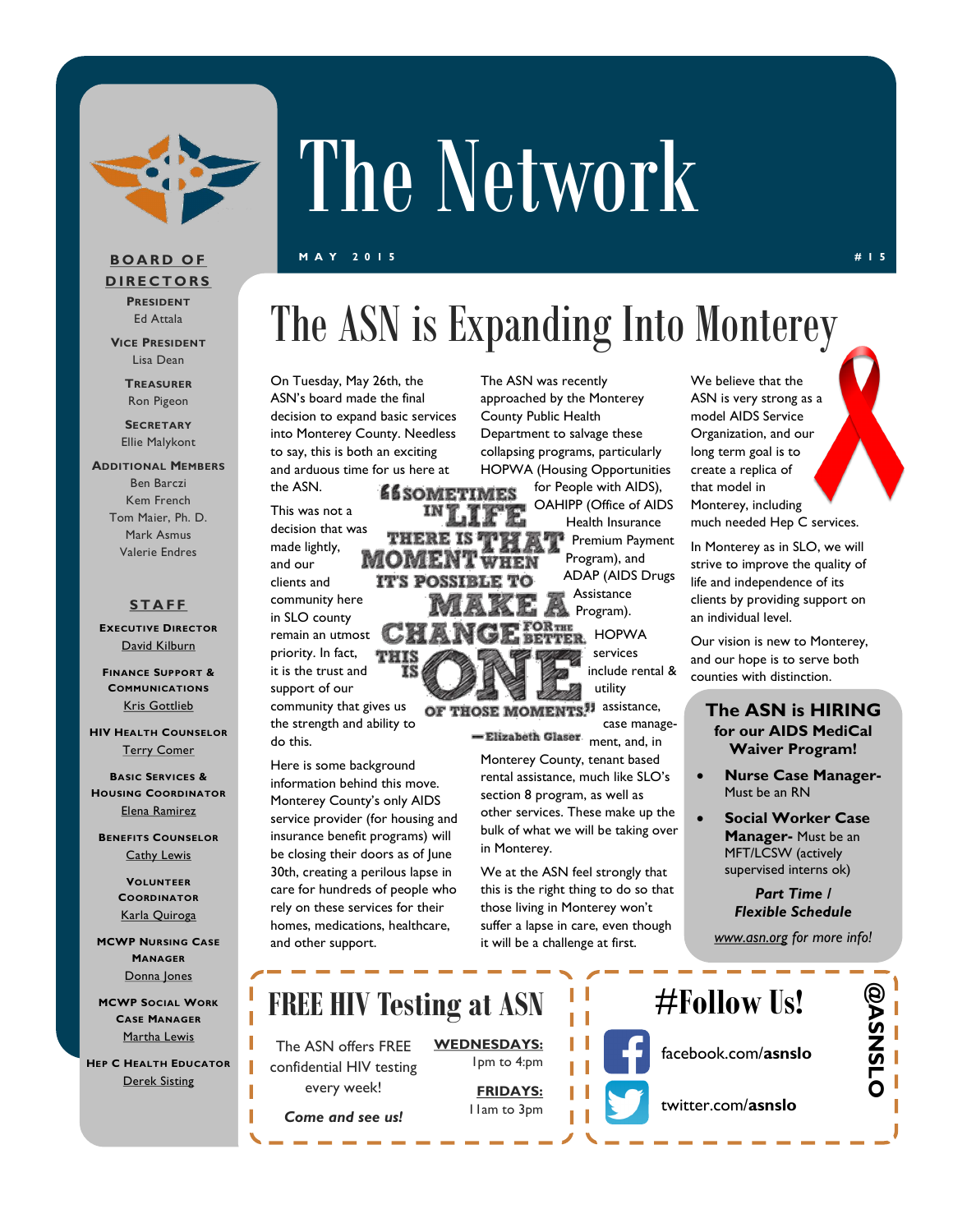

PrEP IS A NEW HIV PREVENTION METHOD IN WHICH PEOPLE WHO DO NOT HAVE HIV **INFECTION TAKE A PILL DAILY TO REDUCE** THEIR RISK OF BECOMING INFECTED.

*"One in 6 people in the United States who have HIV do not know they are infected."*

### It's Time to Talk to Your Doc About PrEP

PrEP stands for preexposure prophylaxis. What that means is that taking a daily dose of PrEP can greatly reduce the chance of HIV infection for people who don't have HIV. In fact, it is incredibly important that PrEP only be taken by someone who does not have HIV.

If you are interested in getting started on PrEP to reduce your chance of contracting HIV, the first step is to contact either your healthcare provider, or get in touch with another medical profession who can prescribe this medication and work with you in 岭 this journey.

Here are some tips to get you started. **First, do some research on** 

**PrEP** if **your sex**  PrEP CAN ONLY BE PRESCRIBED BY A HEALTH **life.** Don't you **CARE PROVIDER AND MUST BE TAKEN AS** haven't **DIRECTED TO WORK.** already. There's a lot of information are taking care of yourself, and out there, but we recommend that is most important.

*[projectInform.org](http://www.projectinform.org/prep/)* to get you started. It's always good to be prepared when headed to the doc's office.

**Next, consider your day to day life and what challenges you might face in taking a pill everyday and sticking**  taken daily **to it.** Would it

be easy to get into the routine? Also, make a list of your current medications and other pertinent information that might be useful when talking about PrEP.

When you meet with your healthcare provider of choice,

**be clear about your intentions, and try not to be shy when talking about** 

worry about being judged. You

And if you really feel uncomfortable talking to this particular provider, try another who you might click better with. You have to feel comfortable to

> ask questions and be upfront about your needs and realities.

> > PrEP is an incredible new tool in the HIV prevention toolbox, but is still meant to be

used with other safer sex practices, like condoms and

Here are four local providers who have expressed interest to the ASN about being PrEP providers for our community!

**Dr. Denise Taylor, MD** *Community Health Centers* 805-269-1500

communication.

**Dr. Ann Bollay, MD** *Community Health Centers* 805-269-1500

**Buffy Ramirez, FNP** *Public Health Clinic Services* 805-781-5576

**Dr. Donella Jenkins, MD** *Healthworks* 805-542-0900

*Your support and the support of local community members and businesses are vital to our continuing ability to provide comprehensive services to our growing number of clients. There are many ways that you can make a generous donation!*

- **Money**: ALL MONEY DONATED TO THE ASN IS TAX DEDUCTABLE & REMAINS IN THIS COMMUNITY to help SLO County residents in their struggle with HIV/AIDS and Hep C.
- **Time**: One of the most important ways the SLO community supports the ASN is through the gift of time. Our volunteer program offers opportunities to directly assist clients and help keep the agency streamlined.
- **Food**: ASN's Food Panty is always in need of the basics. If you would like to hold a food drive, or donate food directly, we have a list of suggestions for you!

*You will make a difference! Contact us, or visit [ASN.org](http://www.asn.org/), for more details!*

You Can Make a Difference!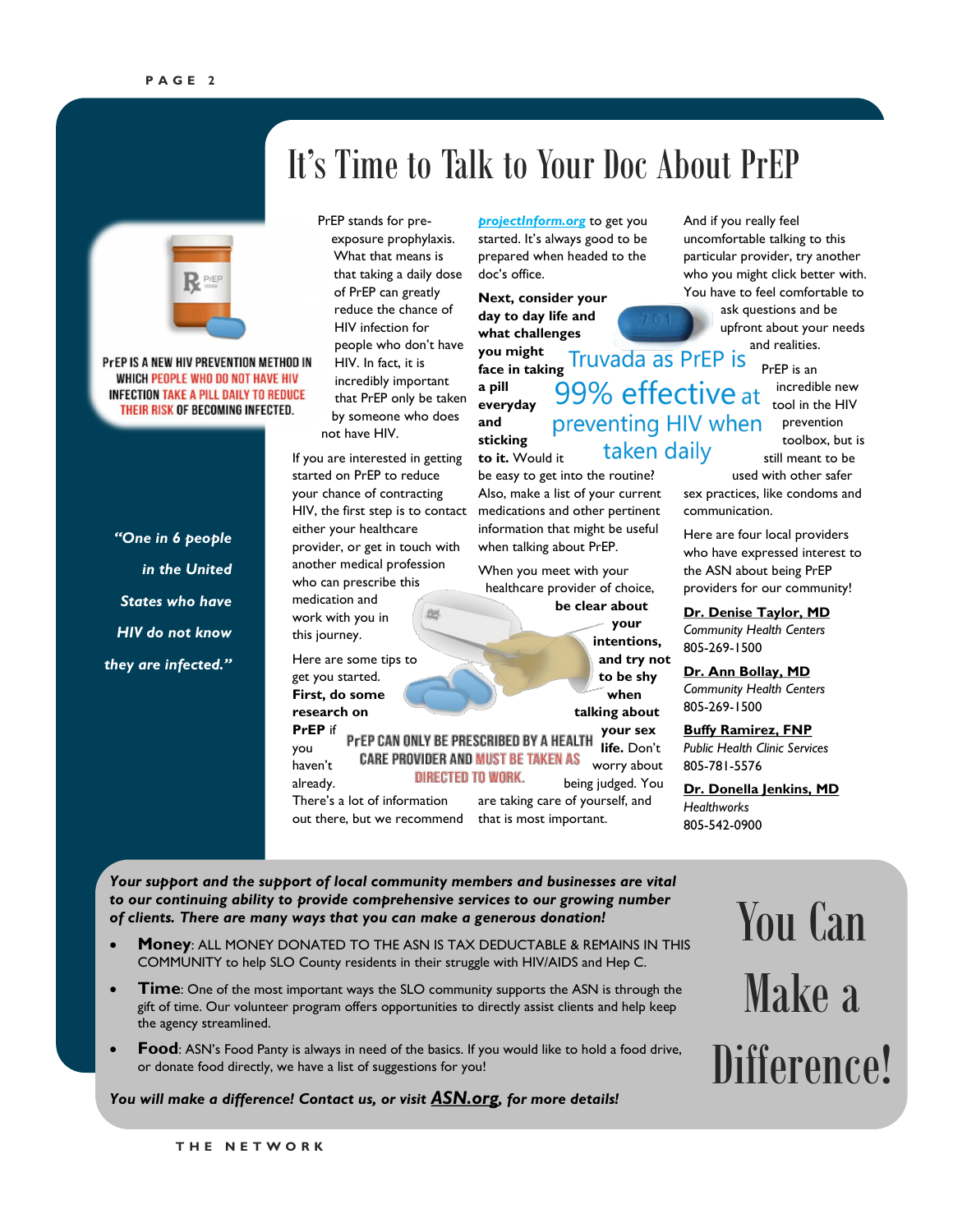## AIDS/LifeCycle is Coming Through SLO County!

#### 7 days. 545 miles. End AIDS.

That's the goal for everyone making the long trek between San Francisco and Los Angeles.

This ride is "a 545 mile bike ride created to raise money and awareness for the HIV and AIDS services of the Los Angeles LGBT Center and the San Francisco AIDS Foundation" ([aidslifecycle.org\).](http://www.aidslifecycle.org)

The AIDS/LifeCycle is one of the most

important annual events in the country that supports people affected by HIV and AIDS.

This inspiring event will be passing through SLO County on Wed., June 3rd. The AIDS Support Network will be at their lunch stop at Cuesta College selling meals and cheering on the riders.

#### **Volunteers Needed!**

Everyone says this is the fundraiser/ volunteer event of the

year! Don't miss out on the fun!

**Call the office** 

We're looking for volunteers to help us plate lunches, run lunches to cashier, sell lunches, and cheer on the riders!

Shifts are 10:30a-1pm and 12:30- 3pm.



### Drive Thru BBQ Still a SLO Favorite!

Thank you, thank you, thank you San Luis for your continued support! Yes, we know how amazing the BBQ is from Old San Luis BBQ, and we know that the quality and taste of their food sells itself, but we appreciate you buying it at our fundraiser and supporting the ASN's Food Pantry.

In fact, we sold out, which means next

time, we'll be sure have more to sell! Special thanks go to Matt, Claire, and Lauren, the hugely generous owner and staff over at **[Old San Luis BBQ](http://oldsanluisbbq.com/)** for the absolutely delicious and HUGE portions of tri-tip, corn, baked beans, and garlic bread in each meal.

And a very special thank you goes out to

CO.

our incredible volunteers, without whom this event would not have been possible, or as much fun!

We'll see you again next time!

#### **The ASN Housing staff are actively recruiting landlords interested in learning more about the Housing Choice Voucher (HCV) program.**

*We have several clients who are seeking rentals willing to accept these Housing Choice Vouchers.* 

> For more information, please call 805-781-3660 and speak with Elena.